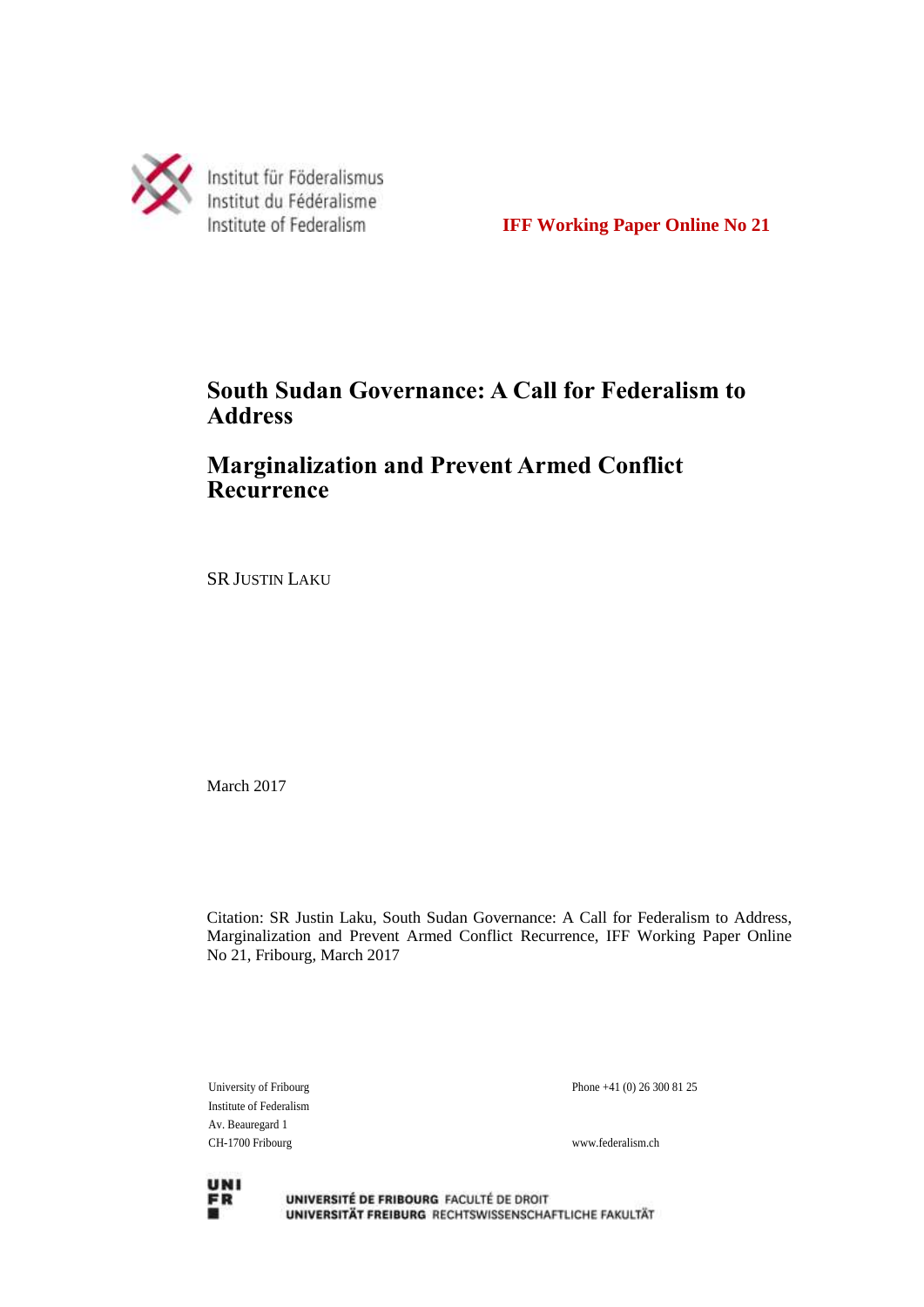## Index

| 1.               |  |  |
|------------------|--|--|
| 2.               |  |  |
| 3.               |  |  |
| $\overline{4}$ . |  |  |
|                  |  |  |
|                  |  |  |
| 5.               |  |  |
| 6.               |  |  |
| 7.               |  |  |
| 8.               |  |  |
|                  |  |  |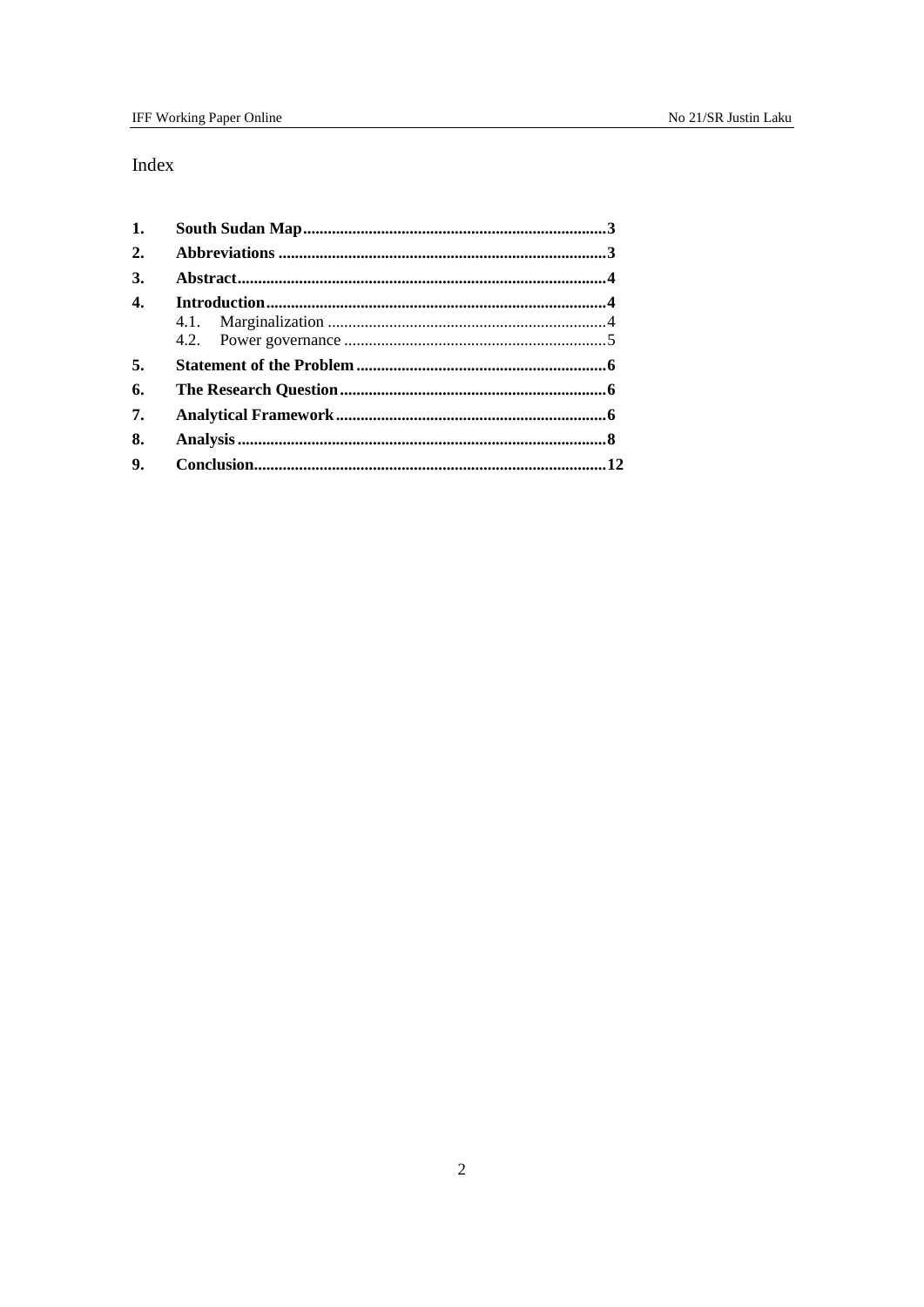# <span id="page-2-0"></span>**1. South Sudan Map**



Source: OCHA

## <span id="page-2-1"></span>**2. Abbreviations**

| <b>JCE</b>    | Jieng Council of Elders- the newly formed Dinka tribal advisory that offers one<br>sided tribal advice to the President |
|---------------|-------------------------------------------------------------------------------------------------------------------------|
| <b>CPA</b>    | Comprehensive Peace Agreement 2005 – the agreement                                                                      |
|               | signed between northern and southern Sudan which ended                                                                  |
|               | the second civil war                                                                                                    |
| <b>NCP</b>    | <b>National Congress Party</b> – the current government of Sudan under al-Bashir;<br>renamed from NIF after 2005        |
| <b>NIF</b>    | <b>NIFNational Islamic Front</b> – government in Sudan                                                                  |
| <b>OCHA</b>   | United Nations Office for the Coordination of Humanitarian<br>Affairs                                                   |
| <b>SPLA/M</b> | Sudan People's Liberation Army/Movement                                                                                 |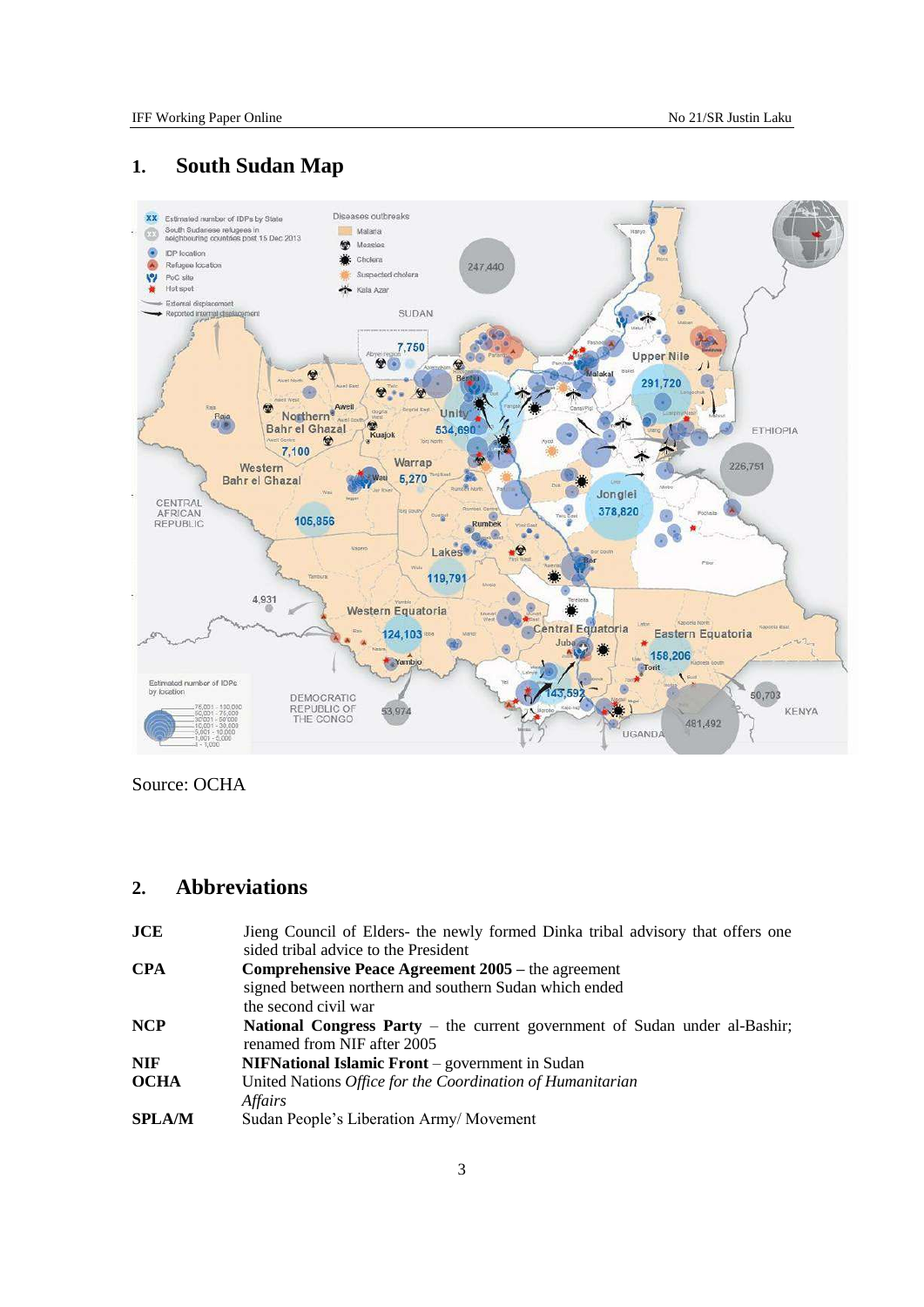**SPLA/M-IO** Sudan People's Liberation Army/ Movement in Opposition-the current Opposition faction formed under leadership of the Second Vice President

### <span id="page-3-0"></span>**3. Abstract**

This paper is an attempt to explain why federalism could be a response to governance crises in fragile states such as South Sudan, and Sudan. it aims to discuss the history of the *call for federalism in Sudan and South Sudan*, It argues that If Khartoum leadership had adopted federalism as system of governance right after independence in Sudan, that could have prevented a half a century of civil war between the Arab-North and the Christian South, and consequently the current Darfur and Nuba Mountains ongoing civil wars. These civil wars could have saved lives and the countries' economy. The paper makes the case that the centralized system was instrumental in plunging the newly independent state of South Sudan into the devastating three-years conflict that has displaced 2.4 million people, killed 50,000; and in Sudan it has displaced 6 million, and 2.6 million killed in South, and 300,000 killed in Darfur (De Waal, 2007, p.317) and drove South Sudan and Sudan into dire economic straits. The paper draws federalism benefits that will help move the country forward.

### <span id="page-3-1"></span>**4. Introduction**

Immediately after South Sudan became independent in 2011, SPLM/A began to exhibit characteristics that closely mirrored those of NCP based in Khartoum, the capital of its predecessor Sudan. These characteristics are manifested in activities encompassing a multi-faceted marginalization scheme, an exclusion policy, and consistently tribalism peripheral governance.

Marginalization, exclusion policy, and tribalism peripheral governance defined NCP operations under the government of Omar Al-Bashir. That government of Sudan, along with these three defining characteristics served as an incubator for armed rebellions in the peripheries of the country, which government was also instrumental in precipitating the secession of South Sudan in 2011. This paper compares how SPLM/A governs South Sudan to the way NCP governed in Sudan and argues that the former is a replica of the latter.

As did NCP before it, with wholesale abuses of power, SPLM/A displayed two fundamentally damaging factors of marginalization, and power governance, with the latter combining both an exclusion policy and bad governance.

### <span id="page-3-2"></span>**4.1. Marginalization**

Based on party affiliations, only SPLM cadres or those connected to them have secured jobs, contracts, and access to financial benefits. Similarly, in Sudan only Muslim Brothers affiliated to NCP could secure employment, contracts, and loans. Marginalization in South Sudan follows lines of ethnicity, favouring the Dinka and Nuer two ethnicities. For NCP, it was the Shaygiya and Jaaliyin. All top level officials in SPLM are Dinka or Nuer, with the top ranking officer corps being predominantly Dinka (*a dinkocracy, see Alhaj Paul*)1. Heads of all parastatals and 70 percent of the diplomatic corps are from Warrap, a Dinka state. During the decolonization period there were over 800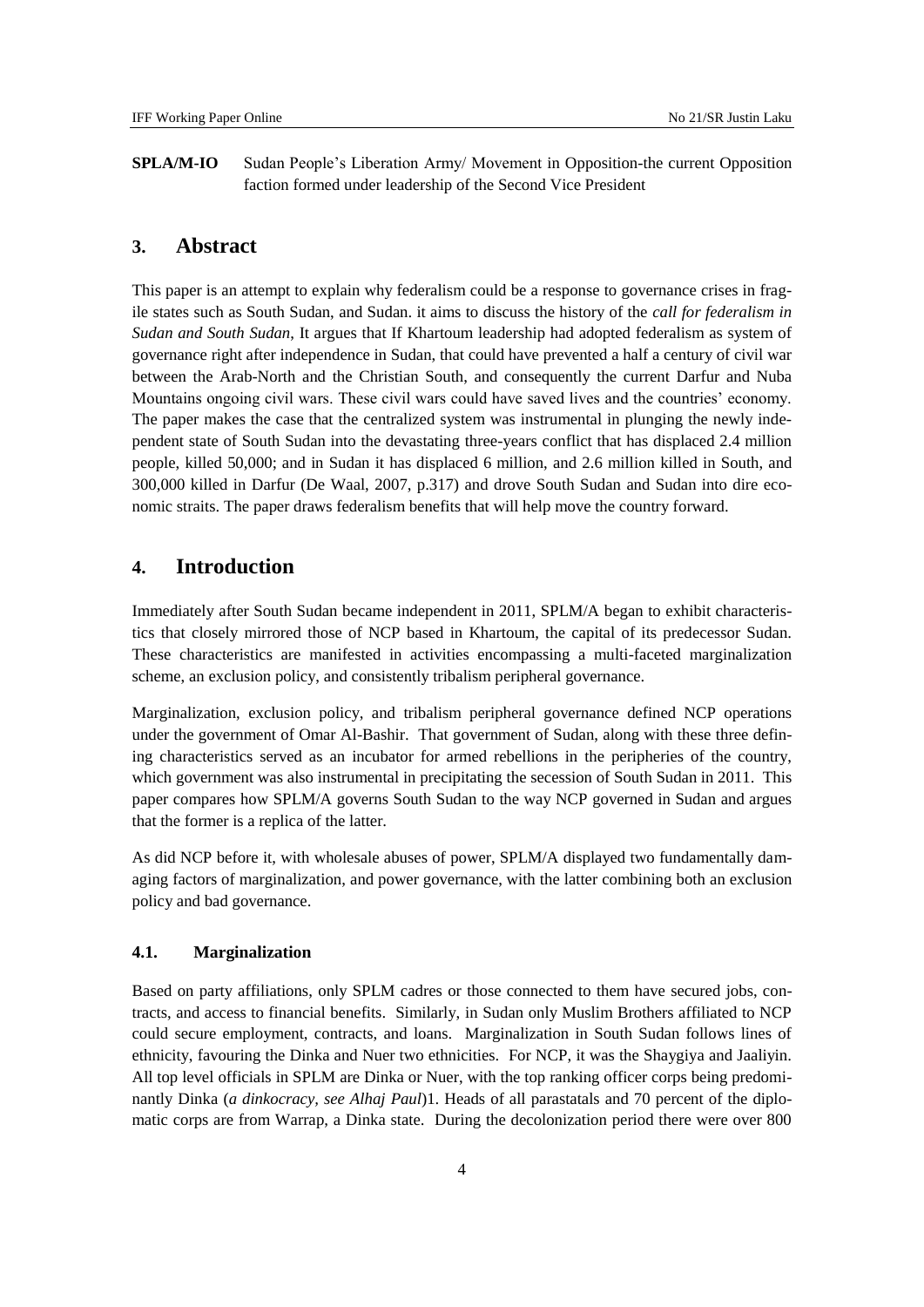public service positions held by Britons that were scheduled to be filled by Sudanese, and indigenes of southern Sudan received only six of these, with the remainder going to the northerners (Poggo, 2009). The northern political leadership had excluded southerners under the pretext that they did not participate in the Sudan's liberation from the British, and a similar argument was made by the Juba regime claiming that the Dinka and Nuer, alone, had liberated South Sudan from the north; therefore, these two ethnicities had the right to monopolize and dominate all public services under a Dinkocracy project.

The objective of the Dinkocracy project under SPLM/A is to create one ethnic hegemony in the South, as the Arabization and Islamization project had established Arab domination in Sudan. A core goal of the Dinkacracy project is to have political power over 64 ethnic groups so as to control resources and tax revenues.

Distribution of resources is concentrated around close cronies of the leadership and those areas of the country from which top officials originate. NCP in Sudan had concentrated all governance resources and benefits in and around Khartoum while periphery areas suffered. Now, in South Sudan, tax collections, oil revenues, and foreign currency management at the Central Bank are all controlled by the President's associates and senior government officials who can manipulate foreign currency exchange rates, and transfer pilfered foreign currencies to neighboring countries (Enough Project 2016). Currency devaluation and the growth of a currency black market have led to the benefit of only a select few individuals at the expense of the ordinary citizens.

#### <span id="page-4-0"></span>**4.2. Power governance**

NCP and Sudan's former regimes had always centralized political, military and administrative powers in Khartoum in the hands of a few select families, such as those led by Sadiq Al-Mahdi and Osman Al-Mirghani. As earlier stated, the current NCP centre of power is dominated by the Shaygiya and the Jaaliyin. Other Sudanese 571 ethnic groups, in the meantime, were excluded from the administration of country affairs and that exclusion resulted in the first civil war in Sudan and the formation of SPLM/A. The SPLM/A vision and previous Southern movements were justice and equality for all and not for a select few, power and resources sharing, inclusion and respect, liberty and dignity under federal democratic state.

However, this vision was dashed and never realized throughout CPA and Post-CPA, the concentration of political, military and administrative powers always rested in the hands of one or few corrupt ethnic group leaders (either Salva Kiir or Riek Macher). The absence of inclusiveness in the administration of South Sudan suggests that the current SPLM/A leadership transferred Khartoum's exclusionary policies to Juba during CPA and in the post-Independence. It was very clear to most onlookers aware of this history, that the 2013 war resulted from an absence of equitable resource allocation, the continued SPLM/A policy of marginalization and the exclusion of the other 64 ethnic groups from the centre of political power in Juba, and resulting control of natural resources, tax and oil revenues. This struggle over inequity had the Nuer and Dinka on one side, along with scores of illiterate bush SPLA Generals – each of whom had their own loyal ethnic militias numbering from the hundreds to the thousands; and illiterate educated elites alongside all the other ethnicities of South, on the other. Added to this mix is a lack of respect for institutions, rule of law and the constitution, and a leader acting with a very high degree of impunity. The President declined to follow the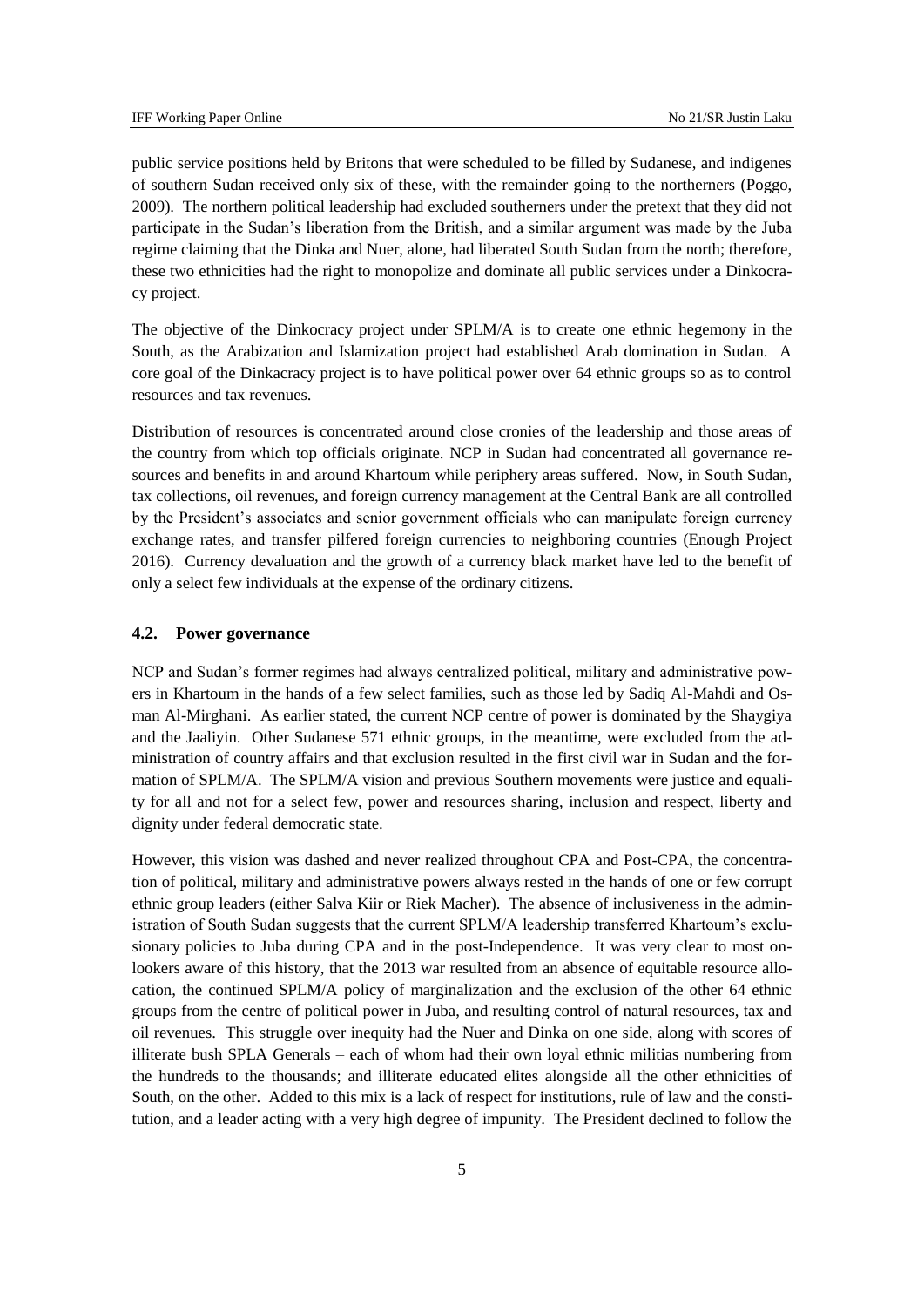constitution which stated that the firing of an elected state governor would have the President appoint a caretaker governor who called for by-elections within 60-days. The President sacked state governors in January, 2013 and July, 2013, but then both he never called for by-elections within 60 days, which is contrary to the constitution (the African Union Commission's Report, 2016).

### <span id="page-5-0"></span>**5. Statement of the Problem**

The Independence of South Sudan in 2011 was accompanied by both great joy and great expectations amongst South Sudanese and their friends in the international community. Thereafter; SPLM embarked on activities similar to those conducted by NCP. Firstly, a Constitution was written that had no term limits for the president and gave the presidency immense powers. *Article 101 of the Transitional Constitution* provide the president the Right to fire elected governors for vaguely defined "national security" reasons; appoint governors, ambassadors, attorney general; and call for a state of emergency, suspend parliamentary activities, and promote both soldiers and civilians to the rank of major general, regardless of their degree or lack of basic military training (Sudan Tribune, Sept 21th, 2014). It is little wonder, then, that the most contentious bad governance issue in postindependence South was a demand for true federalism by the nascent political parties; a provision which had been unceremoniously deleted from the first draft of South Sudan's Constitution (Poggo, 2009). As with Khartoum's rejection of federalism before it, SPLM first blocked all discussion of federalism in July, 2011 parliamentary debate and now proposes that SPLM/IO agree to suspend the federalism question during implementation of the *2015 Agreement on the Resolution of the Conflict in South Sudan. Article 2 of the 1998 Constitution of Sudan states that the nation be governed a by federal system*; and have *CPA Interim Constitution* of one country, and two distinct systems of governance for north and south respectively. The *Interim Constitution of 2005* and *1998 Constitution*  thereby enshrine federalism de jure.

### <span id="page-5-1"></span>**6. The Research Question**

The paper examines the "project" of South Sudan's state formation which was built on a party and ethnic basis. Therefore, question is how can the nation best and most conclusively address its many political problems and bad governance challenges and can federalism resolve them?

### <span id="page-5-2"></span>**7. Analytical Framework**

In order to advance my hypothesis, I adopted "Political Theory of Covenant" Theoretical Approach to Federalism, which is the most appropriate theoretical framework to advance this thesis. Elazar defines Federalism as *non-centralized power-sharing,* emphasizing the combination of *self-rule plus shared rule*. *Non-centralized power* means diffused of power that it could not be 'legitimately centralized or concentrated without breaking the structure and spirit of the constitution' (Elazar, 1979). *Self-rule* suggests a sharp focus upon autonomy, separateness, independence, rulemaking, and the capacity to govern a political community, while *shared rule* implies *power-sharing*, intergovernmental relations (*both vertical and horizontal*) between multi-level governments in the same community or state together with the recognition of the need to forge a general government or political authority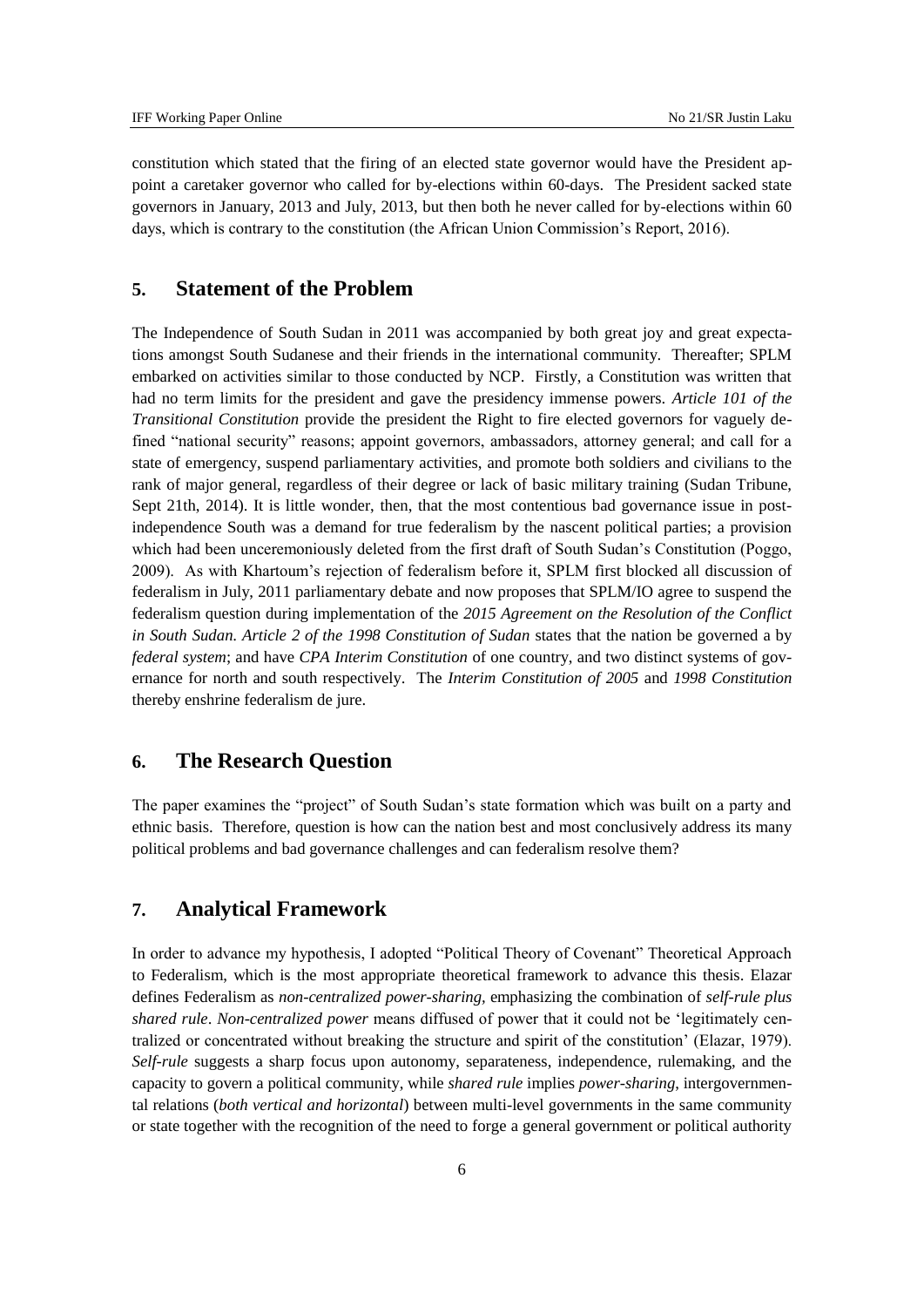for common interests. In this definition, Elazar distinguishes between '*self-rule/shared rule relationships*' and 'intergovernmental relations', the latter having to do with 'particular ways and means of operationalizing a system of government' while the focus of the former was 'a prior and more comprehensive concept to which intergovernmental relations is *subsidiary*' (Burgess, 2012,p.5). The characteristics of federalism of non-centralized involves powers of government within them are diffused among many centers, whose existence and authority is guaranteed by the general constitution, rather than being concentrated in a *single centre*…contractual *non-centralization*, the structured dispersion of powers among many centres whose legitimate authority is *constitutionally guaranteed*, is the key to the widespread and entrenched *diffusion of power* and *political culture* that remain the principles characteristics of argument for *federal democracy* (Elazar,1979).

Elazar traces the origins of federalism back to *Biblical* times of Israelite tribes and the early Judaea-Christian era. He argued that federal theology emerged in the sixteenth century in four separate places in Switzerland (Zurich, Basel, Berne, and Geneva), where confederal political arrangements had been dominant since the late thirteenth century (Elazar, 1980). The federal theology is derived from the Latin word "foedus" which means "covenant." The covenant idea stimulated the renewed political application of the first expression by political theologians and then by political philosophers such as Althusius and others such as Hobbes, Locke, and Spinoza in fourteenth century (Elazar, 1980). Elazar develops his well-known theory based on the *covenantal* idea which was the foundation of federalism. He believed that political science scholars had identified three basic ways in which polities had come into existence: Conquest (force); organic development (contingency); and covenant (choice) (Elazar, 1980, p.13).

His central argument is around the *covenant* which is associated with *compacts* and *contracts*, both *compacts* and *contracts* are in a sense derived from the *covenant*, and used interchangeably. Elazar argues that both *covenants* and *compacts* differ from *contracts* in that they are constitutional or public in character and contracts are private. As such, *covenantal* or *compactual* obligation is broadly reciprocal. Those bound by one or the other are obligated to respond to one another beyond the letter of the law rather than to limit their obligations to the narrowest contractual requirements. *Covenant* and *compacts* are inherently designed to be flexible in certain respect as well as *firm* in others (Elazar,1980, p.9). As expressions of private law, contracts tend to be interpreted as narrowly as possible so as to limit the obligation of the contracting parties to what is explicitly mandated by the contract itself. Elazar reasoned that a covenant differs from a compact in that its morally binding dimension takes precedence over its legal dimension. In its heart of heart, a covenant is an agreement in which a higher moral force, traditionally God, is either a direct party to or guarantor of a particular relationship. Whereas, when the term compact is used, moral force is only indirectly involved. A compact based as it is on mutual pledges rather than guarantees by or before a higher authority, rests more heavily on a legal though still ethical grounding for its politics. In other words, compact is a secular phenomenon. Covenant is also related to constitutionalism. Normally, a covenant precedes a constitution and creates the people or civil society which then proceeds to adopt a constitution of government for itself. Thus, a constitution involves the implementation of a prior covenantal effectuation or translation of a prior covenant into an actual frame or structure of government (Elazar, 1980). For instance, covenant links consent and kinship. In the biblical-covenantal view of marriage, two independent and otherwise unrelated persons consent to become "one flesh" and establish a family. Abraham Lincoln fondly described the union created by that act as "a regular marriage." The partners do not automatically live happily ever after, but they are bound by covenant to struggle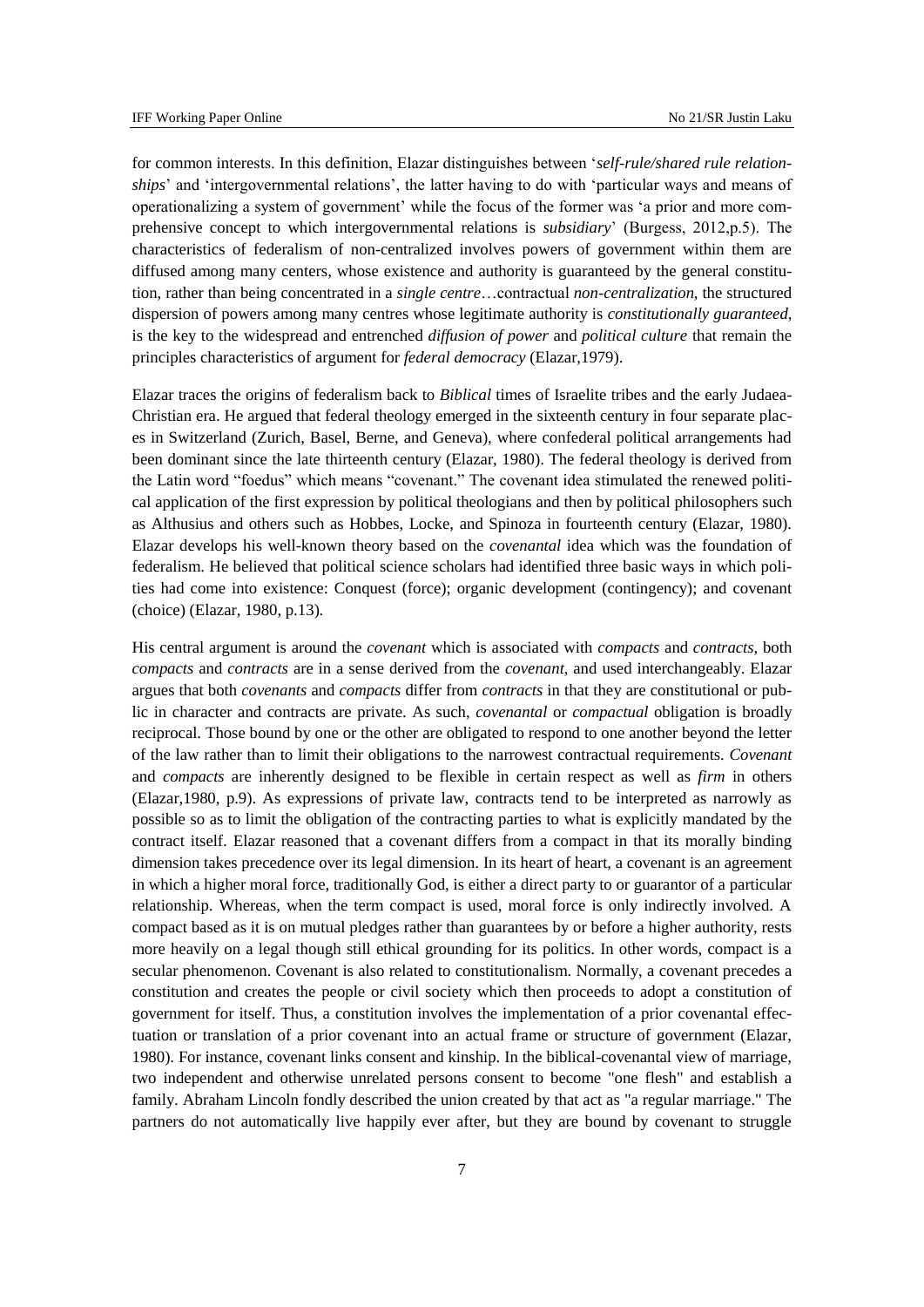toward such an end, a commitment well understood and made explicit by Lincoln during the Civil War (Elazar, 1980). South Sudan can learn much from, and by adopting and honoring, some of these key federal covenant principles.

### <span id="page-7-0"></span>**8. Analysis**

The people of South Sudan unanimously chose independence from war-torn Sudan in response to a history of injustice, inequality, the monopolization, centralization of powers and resources in Khartoum at the hands of a Arab political elites. Additional, grievances involved the inseparability of religion and state, and the indiscriminate application of *Islamic Sharia laws* on non-Muslims from the South Nuba Mountains, and Blue Nile. This power centralization led to the first and second Sudanese civil wars, consequently the current Darfur and Nuba Mountains ongoing civil wars and South Sudan's independence in 2011. It festers-on in Sudan, with rebel groups in Darfur fighting for federalism. Adding insult to injury, it remains an open secret that successive Sudanese governments and political parties in Khartoum had dishonoured multiple agreements signed with former rebel movements (Alier, 1999).

The struggle of the southerners in the first and the second civil wars was a struggle for equality, social justice, liberty, and sharing of powers and resources and to create federalism that reflected the values of diversity and inclusiveness in decision-making. The federalism debate; however, goes back to a time before Sudan gained independence from Britain in 1956, as the result of a *Juba conference in 1947* - attended by both local leaders and senior British officials, was strong recommendation for a federal future (Embassy, 2011.p.16). Unfortunately; however, the northern members of Parliament in its first session had deleted the Article on federalism from the first draft of the constitution, leading to the southerners suspecting that the northerners wanted to dominate the south. This maneuvering, the resulting sentiment and its non-repudiation, led directly to the first Sudanese civil war. Although federalism was dead on paper, the conference had brought southerners together for the first time as a political bloc, encouraging them to see themselves as "Southern Sudanese" united for one purpose, and not as Dinka, Nuer, Zande and Bari.

This unity of the Southerners gave them the strength and determination to fight for federalism in united Sudan, but the common purpose was curtailed with the *1972 Addis Ababa agreement* that gave Southerners regional autonomy with promises of financial assistance from Khartoum, and international aid. Ultimately, the agreement failed to release centralized political power from the hands of the few in Khartoum and federalism as the southern political leadership continued to feel that administrative, economic, military, and political powers still rested in Khartoum, with the country rule under a unitary system.

As a result of this unitary centralized power, a second phase of civil war started in 1983 and ended with the *2005 signing of CPA between SPLM/A, and NCP*. Having missed the opportunity to settle the federalism question, yet again, and avoid a return to conflict with the Nubians and Fur, the second phase of civil war in South and Darfur cost two million and 300,000 lives, respectively.

As though with a twin, Juba like Khartoum, missed the opportunity to implement federalism as a system of governance when it left Sudan. During CPA negotiation process, federalism was the first demand of SPLM/A.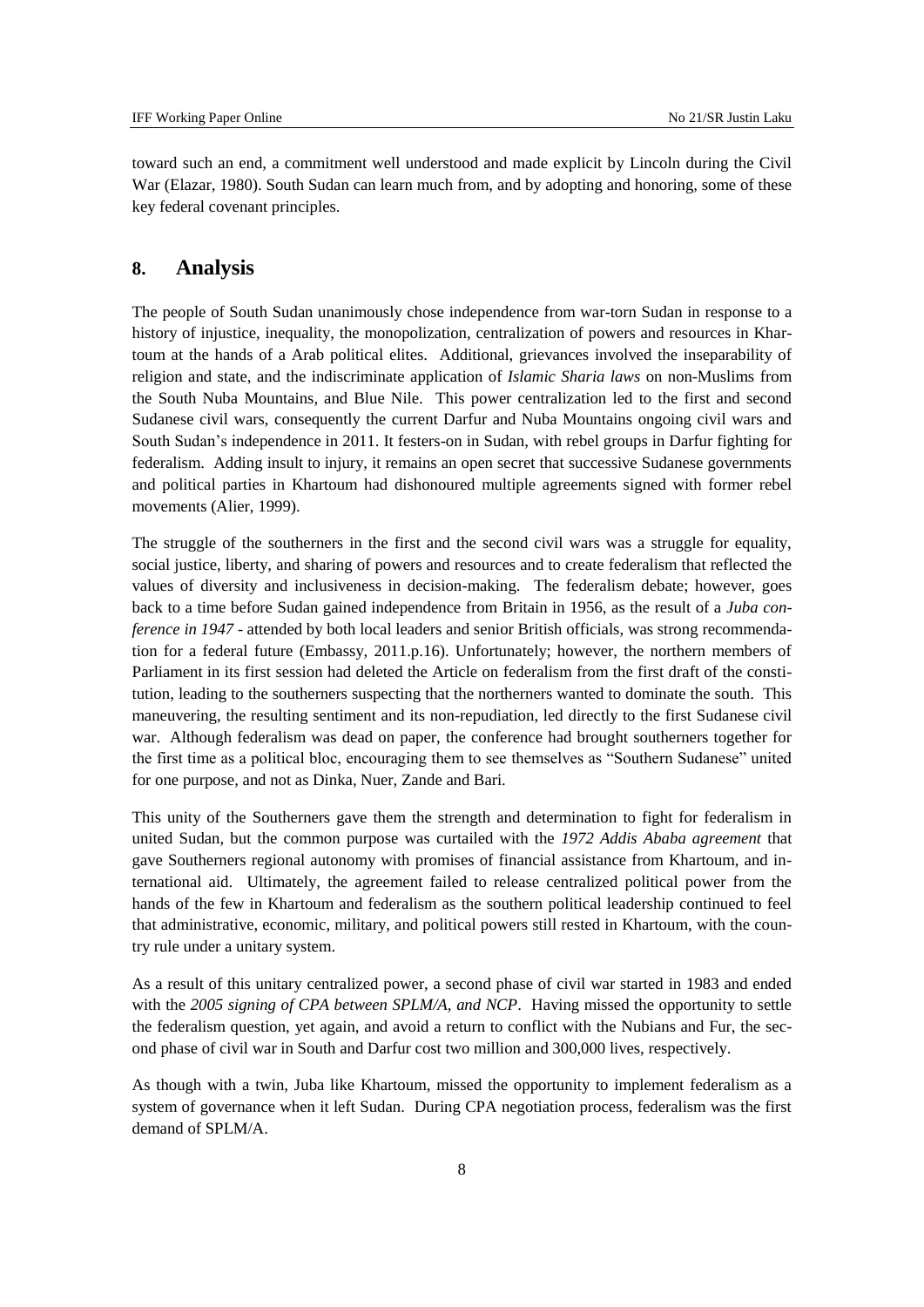Unfortunately; however, it was thrown out by SPLM/A in the very first session of South Sudan's Parliament. That first Parliament passed a Transitional Constitution that centralized administrative, executive, economic, military and political powers in the hand of president, led directly to the 2013 war and an outbreak of a long-festering internal conflict.

The civil war that commenced in 2013, still ongoing and the many subsequent and related political crises in South have many causes, but they were ultimately precipitated by a political culture that promoted tribalism as a means of governance, corruption, patronage, nepotism, favoritism, led to successive rebellions, centralized ever more power in the hands of the President and his Dinka Council of Elders (JCE); all at the expense of federalism. The 2013 civil war in South and subsequent inter-tribal violence in Upper Nile and Equatoria states have made it very clear that the way South was ruled by SPLM in a centralized unitary system, is no longer acceptable to the majority of citizens– if indeed it ever was, and that country requires federalism, as was very clearly demanded by Southern Sudanese in 1947, 1955, 1977, 1982, 1992, 2005 and 2011 (Alier, 1999; Deng, 1995; Poggo, 2009; and Wawa, 2005) during a prolonged and overly-bloody period of nation-building.

The success or failure of this nation-building process rests on whether or not SPLM/A will share its power and apply authentic federalism in the makeup of the new nation, being an idea proposed long ago in Juba. During CPA period of semi-autonomy, the Southerners realized that there has been no decentralization of power, and it became stridently clear that SPLM leadership in Juba had absolutely no interest in federalism. SPLM leadership abjectly failed to envision the advantages of federalism in the prevention, management of armed conflict and diversity accommodation, in negation of the need for another civil war, and as an instrument for nation building.

Federalism emerged as an important instrument for building nation states immediately after the Second World War, and during the decolonization era in the Third World (Watts, 1994a:2). As a result, those newly independent countries in Africa and Asia adopted federalism as a system of governance and although with imperfect results in the realm of good governance, federalism2 has remained vital in balancing the competing and conflicting demands between unity, and for autonomy by constituent regions and peoples in India, Malaysia, and Nigeria (Rothchild, 1966).

Federalism has some limitations, but it proved to be a good balance-point for good governance after the collapse of the Socialist federations of the USSR, Yugoslavia, and Czechoslovakia; provides consistent political stability in Canada despite Quebec's referendums; and strengthened stability in such multi-ethnic countries as Belgium and Spain. In Africa, Nigeria adopted federalism after almost three years of civil war of 1967-1970, and a system of ethnic federalism in Ethiopia first set-out in 1991 on the collapse of a deadly military dictatorship was formalized into a Constitution in 1995 (Alem, 2003). In light of the foregoing examples, the chance is strong that ushering-in federalism for Sudan and South Sudan, torn apart by decades of bitter armed conflicts and civil wars (Watts, 1998), would bring economic stability, economic development, and lasting peace. As a further testament to federalism, one must also consider that despite a few disparities or local failings (contrast the Scottish referendum in a unitary U.K., with resource "ethnic nationalism" in Nigeria), the most stable countries by political, economic, and social measures are federal ones.

Federalism; therefore, seems to work because it creates stability, prevents secession, manages conflict, and benefits all, not a few. If federalism fails, it is not because federal system itself is the prob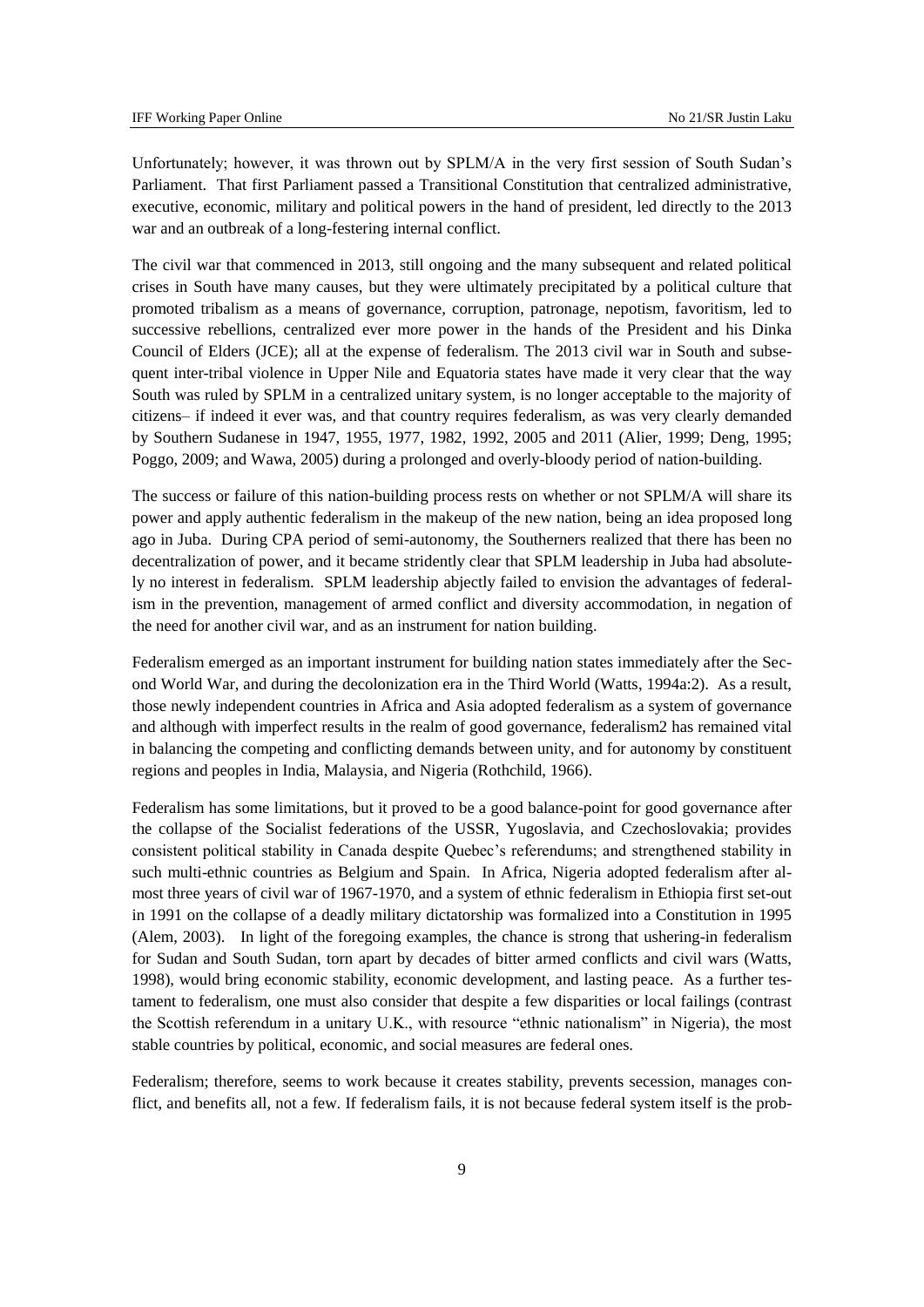lem, but rather because there is a lack of compromise (flexibility) from parties in giving their consent to abide by that federalism covenant.

Federalism limitations and failures otherwise occurred whenever a federal arrangement was imposed by the outsiders without any advance consultation with, and the serious internal support of political elites as well as absent of political culture from within. For instance; the Cameroun federation was a device developed by the two colonialist powers of England and France, and it failed to unify the country due to conflict interests of the French and the British (Elazar, 1991, p.263). Likewise, In Ghana and Uganda the colonial power tried to impose a federal solution to accommodate very real ethnic claims which it perceived to be both important and a threat. However, those solutions were rejected by the time of Ghana's independence and immediately aftermath by Kwame Nkrumah who wanted to concentrate power in his own hands, and not disperse it (Elazar,1991). On the other hand, in the case of Sudan and South Sudan there was strong widespread internal support from constituent ethnic and political units that already had some form of federal political culture and were; therefore, open to additional or enhance federal arrangements to accommodate 573 ethnic groups.

Around the world today, there are some of 3,000 ethnic or tribal groups that are conscious of their respective identities. Of the more than 160 politically "sovereign" states now in existence, the vast majority of these-more than 140 are multiethnic in composition. In addition, more than one-third of those 160 states-58 to be exact, are structured using formal and informal arrangements under federal principles in order to contain or accommodate demands for self-rule or shared rule within their boundaries, or in partnership with other polities across borders (Elazar, 1991, p.25).

Like most of their fellow African nations, South Sudan and Sudan must come to term with *multiple ethnicities* issue. issue. It is an issue that can certainly be accommodated peacefully, but only through the application of federal principles that will combine kinship (the basis of ethnicity) and consent (the basis of democratic government) into politically-viable, constitutionally-protected arrangements involving both territorial and non-territorial polities (Elazar, 1991, p.26).

The just resolution of issues that are essentially political, ethnicity-based, linguistic and racial is consensual resort to an authentic federalism, as it offers one possible resource for resolving these problems. The very essence of federalism is found in the institutionalization of particular relationships among the participants in political life. Consequently, federalism provides many options for the organization of political authority and power; as long as the proper relations are created as a foundation, a wide variety of political structures can thence be developed that are consistent with those federal principles (Elazar, 1991).

The advantage of federalism is that it attempts to prevent the abuse of power derived from inherent deficiencies in human nature, and wherever possible, direct the results of those deficiencies to useful ends, because federalism has it basis in efforts to deal with the multiple realities of human nature within a firm, constitutional framework (Elazar, 1991, p.298).

Federal systems have worked very successfully and managed ethnic and intercommunal conflicts in countries such as India. In India, the commitment to managing ethnic conflict through federal arrangements involves a constitutionally protected series of diversities (linguistic, religious, and cultural) on a federal and national basis. In addition, Nigeria has used federalism as a successful device for ethnic conflict management as well as for the accommodation and recognition of several intrinsic diversities – linguistic, religious, and cultural. In the Middle East, the one successful federal exper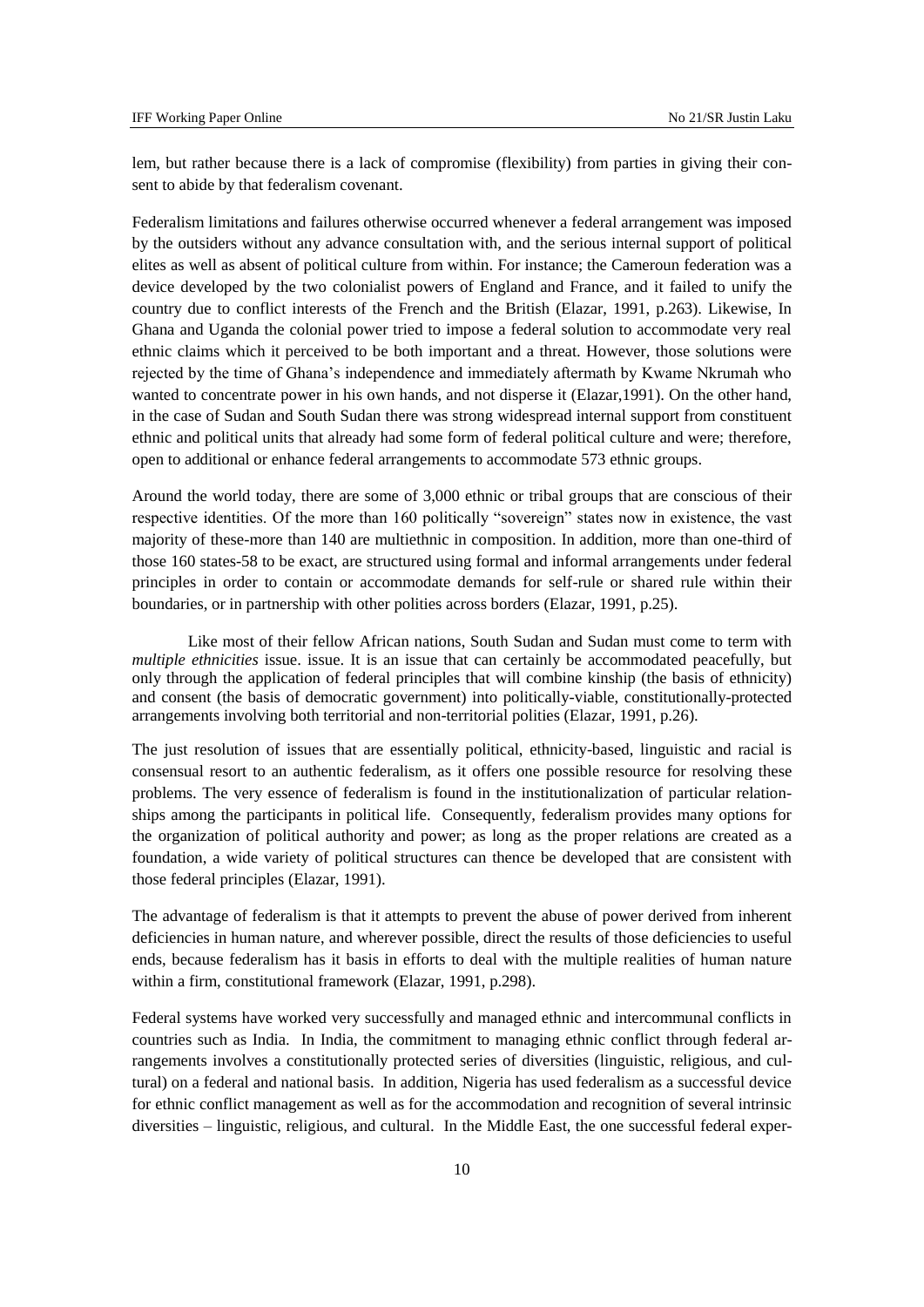iment in the Arab League is the United Arab Emirates (UAE), which is based on a federal principle of share powers, as opposed to the "one strong man" syndrome (Elazar, 1991).

Federalism has; therefore proved itself to be a useful device for accommodating diversity; with the opposite being true, in that most of the resistance to federal solutions has come from those who do not wish to accommodate diversity, but to eliminate it. "Federalizing" involves both the creation and maintenance of unity, and the diffusion of power in the name of diversity, and at the same time. For example, being similar to Sudan, Nigeria is one of the most ethnically diverse countries in Africa, and it has remained strongly committed to federalism as the basis for nation-building and providing opportunities for economic development to the largest beneficiary pool as possible.

Federalism has proved itself to be a very useful mechanism for fostering and filtering economic development opportunities to the grass roots. Due to the existence of federalism, new resources are inevitably spread-out over a larger number of centres. At the very least, the capital of every federated state has some claim on the national resources, and together with the other participants in that federal state, each and every one of these capitals works to prevent the single metropolis syndrome. As a result, more people have the opportunity to benefit from central and regional economic development efforts, liberty, and the rising tide of prosperity and GDP that lifts all ships of the state, within the state, and subject to the state (Elazar,1991).

Another positive characteristic of federalism is its propensity for the enhancement of liberty or freedoms: whether in the case of India, which has clear democratic aspirations, or in the cases of Malaysia and the UAE which in these latter cases downplay the classic federalism in seeking to preserve the power and seats of the current rulers of their several constituent states with far less of a push for popular freedoms.

It is; therefore, fair to suggest that there is a growing interest in the federalism as an instrument of good governance in managing ethnically diverse countries, preventing civil wars, and stemming the recurrence of armed conflicts. Watts had argued that in ethnically divided countries such as the Sudans, the hope is that political recognition of cultural and ethnic pluralism through federalism will reduce ethnic tensions and conflicts. For this reason, federalism has often been presented as a compromise between ethnic nationalism – which, like nationalism in its classical form advocates congruence between nation and state (Gellner 1983: 1; Hobswam 1990: 9), and assimilationist centralization by dominant ethnic groups in multiethnic countries. Others such as Brancati, remain in agreement that federalism simply decreases ethnic conflict and prevents secessionism. Federalism was and remains a response to deep-rooted national diversity in several countries, and "may well" have contributed significantly to their sustained existence as single and undivided entities.

It is my personal call for South Sudan to adopt federalism. This federalism should be accompanied by strong commitments to consociational governance mechanisms to ensure: (i) the inclusive and effective representation of the 66 ethnic groups of South Sudan in its core executive institutions; (ii) the proportionate representation of these ethnic group in public bureaucracies and legal institutions; (iii) national autonomy in all cultural matters deemed of profound cultural significance such as language and education; and (iv) protection of the interests of minority ethnic groups against majoritarian rule. Consocational practices remain relatively undisputed in the cases of Canada, Switzerland, and Belgium (Lijphart 1981; Noel 1993; Steiner 1989; Hooghe 1993; Watts, 1999: 88), and Lijphart has recently claimed that India had effective consociational traits during its most stable period under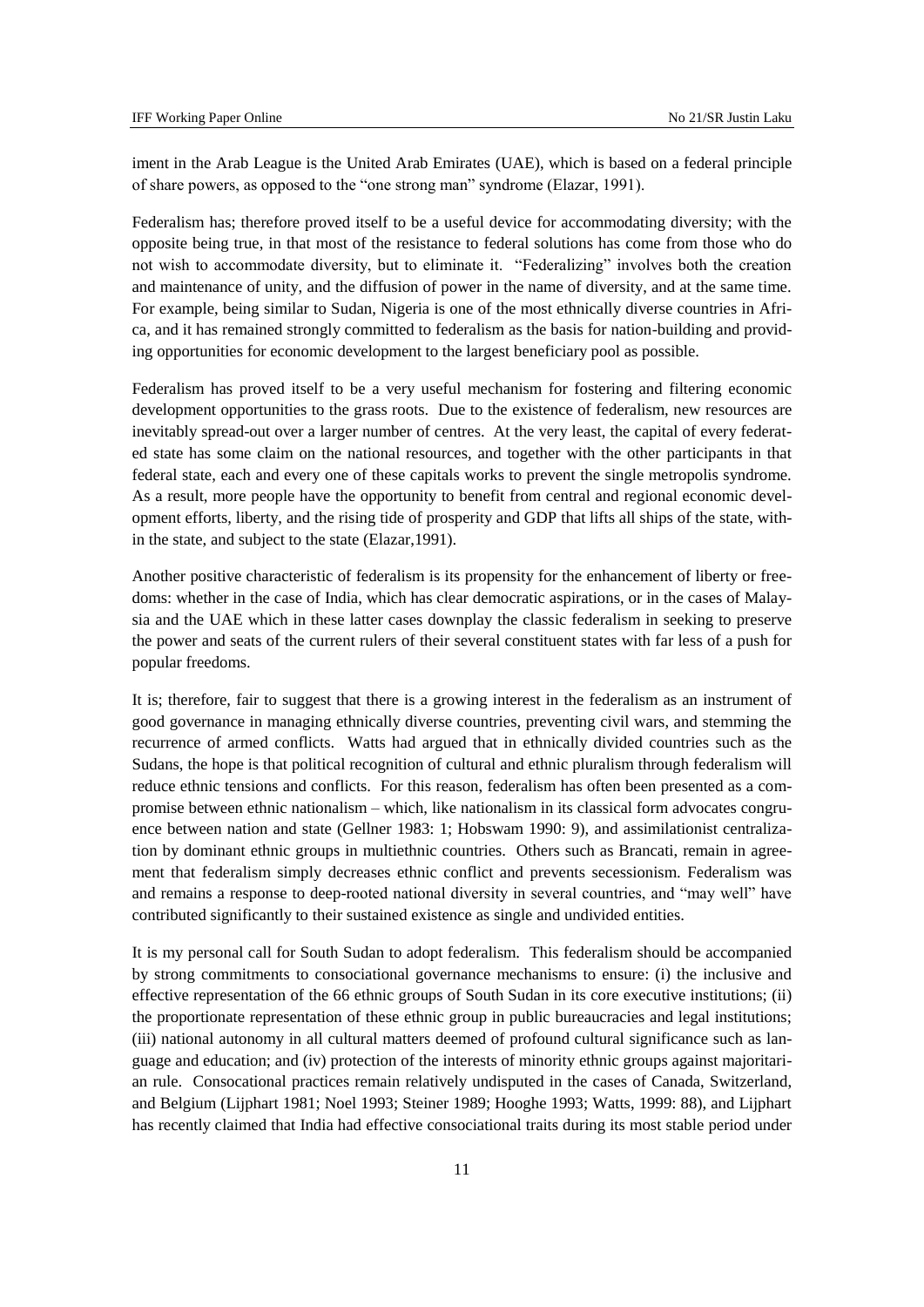Nehru (Lijphart 1996). Since the decline of the Congress party; however, India has been governed by a broad multi-party coalition representing its diversity. I favour a legal and constitutional foundation over the consociational as the most appropriate path for South Sudan in a call for implementation of federalism that is long overdue, and I am confident that federalism can adequately address the governance challenges and political problems South Sudan, Sudan, and elsewhere.

## <span id="page-11-0"></span>**9. Conclusion**

In conclusion, the consequence of centralization of power in Juba has been successive new rebellions in Equatoria. Federalism; however, if sincerely emplaced, widely-adopted, credibly maintained, offers the best way of preventing and managing the recurrence of armed conflicts. It is critically important to make this call for federalism as a sincere attempt to release South Sudan from its cycles of violence.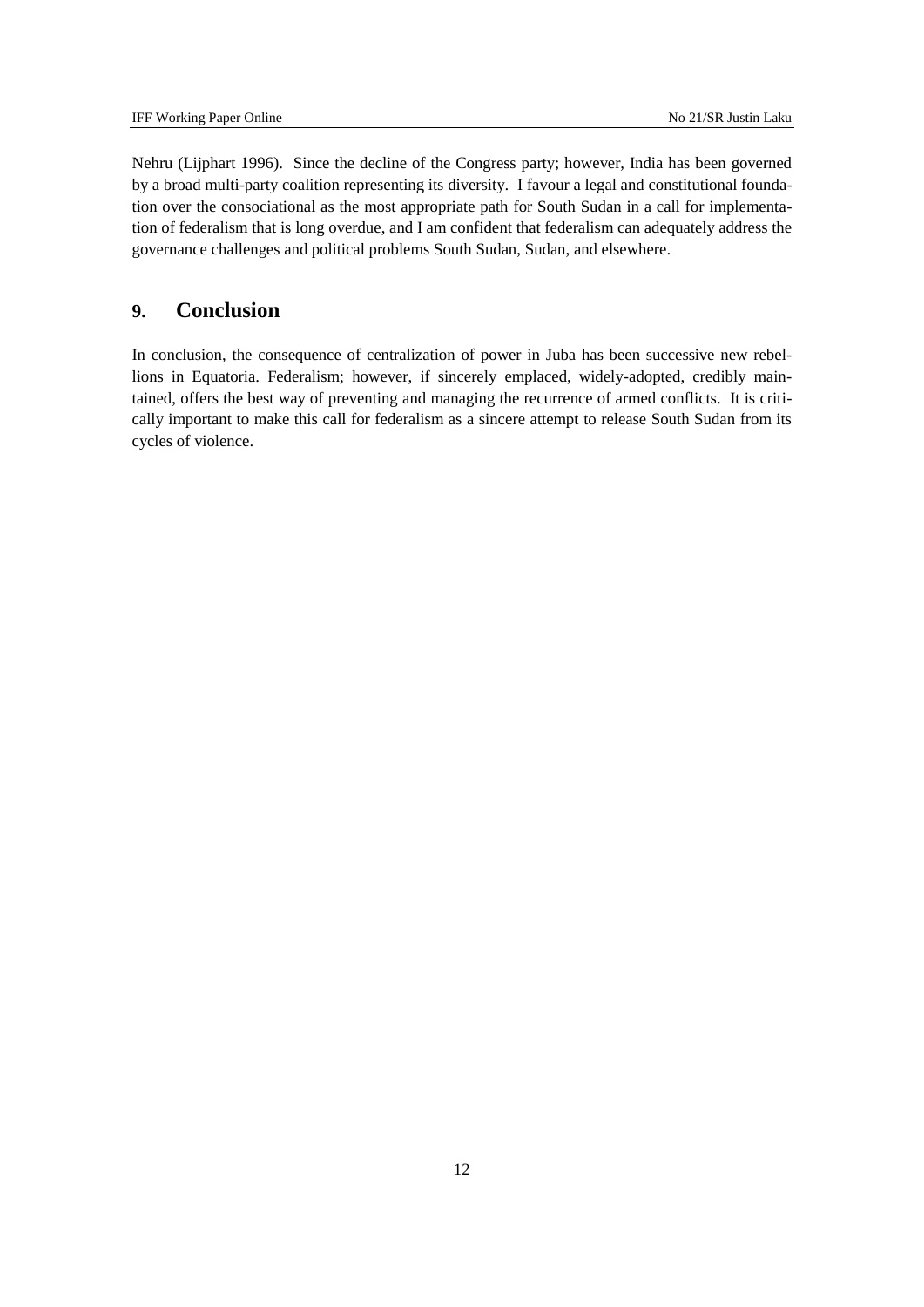### **Endnote:**

- 1. Dinkocracy is defined as a system of rule that can be found in South Sudan based on tribalism whereby parliament is either wholly or partially filled by appointment of corrupt members. Institutions and structures that are presently in place are just for face saving purpose. In this system consultation and citizen's rights are not respect. Dinkocracy cannot give birth to democracy because it is the antithesis of democracy. For this reason dinkocracy can only give birth to dinkocracy and this is what we have here in South Sudan.
- 2. Brancati, D. (2005): Decentralization: Fueling the Fire or Dampening the Flames of Ethnic Conflict and Secessionism.

### **References**

Alier, A. (1999). *Southern Sudan: Too Many Agreements Dishonoured .* Ithaca, NY: Ithaca Press.

- Arnold, M. L. (2012). *South Sudan: From Revolution to Independence .* New York: Columbia University Press.
- Burgess, M. (2012). Conclusion: the Federal Spirit in Theory and Practice. In M. Burgess, *In Search of the Federal Spirit: New Comparative Empirical and Theoretical Perspectives* (pp. 1-11). Oxford: Oxford University Press.
- Call, C. T. (2012). *Why Peace Fails.* Washington, D.C.: Georgetown University Press.
- Copnall, J. (2014). *A Poisonous Thorn in Our Hearts: Sudan and South Sudan's Bitter and Incomplete Divorce.* New York: Oxford University Press.
- Deng, F. (1995). *War of Visions: Conflict of Identities in the Sudan.* Washington, D.C. : The Brookings Institution.
- Elazar, D. ((Fall 1980)). The Political Theory of Covenant: Biblical Origins and Modern Developments', Publius. *The Journal of Federalism, Vol. 10(4)* , 5.
- Elazar, D. (1970). Exploring Federalism, Comparative Federalism: The Territorial Dimension of Politics. In D. Elazar, *Exploring Federalism, Comparative Federalism: The Territorial Dimension of Politics* (pp. 14-15). London and New York: : Holt, Rinehart and Winston.
- Elazar, D. (1979). *The Role of Federalism in Political Integration', in Federalism and Political Integration.* Israel: Turtledove: Jerusalem Institute for Federal Studies.
- Elazar, D. (1991). *Exploring Federalism.* Alabama: University of Alabama Press.
- Elazar, D. (1997). International and Comparative Federalism', PS: Political Science. *International Political Science Review, Vol. 18(3)*, 237–51.
- Elazar, D. (Autumn, 1980). The Political Theory of Covenant: Biblical Origins and Modern Developments. *Publius, Vol. 10, No. 4, Covenant, Polity, and Constitutionalism*, 3-30.